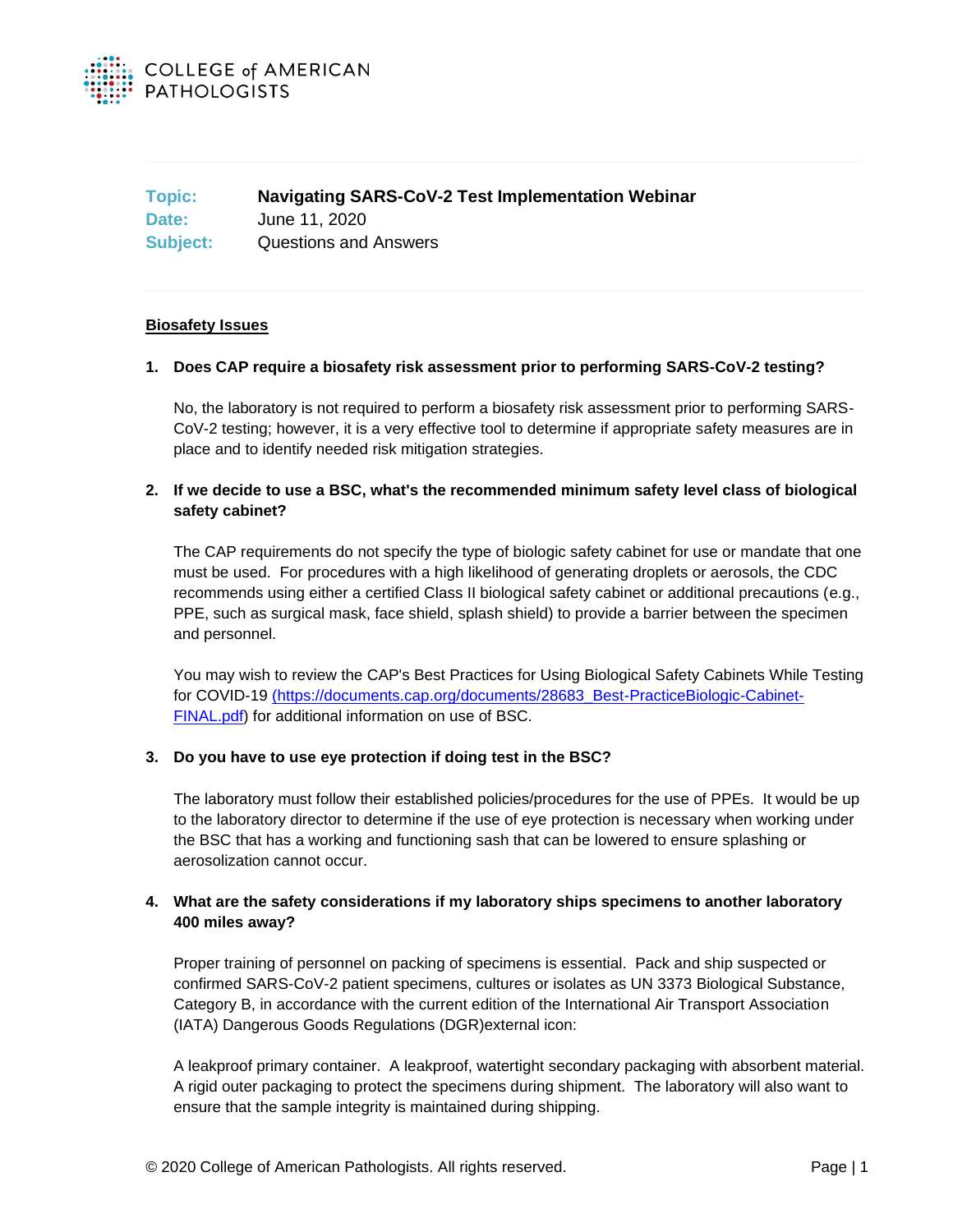

For couriers transporting specimens (GEN.40515) these requirements for packaging and shipping of infectious substances do not apply. The couriers need to be trained on handling specimens for the specimen type and distance transported, but they may not actually be doing packaging.

### **5. Are there any special requirements for COVID 19 samples discarded after using?**

Laboratories should review national, federal, state (or provincial), and local guidelines for the handling of samples from patients suspected to have high risk pathogens such as avian influenza, MERS coronavirus, SARS coronavirus, or COVID-19 coronavirus. (GEN.74050) All infectious wastes (e.g., glassware, blood collection tubes, microbiologic and tissue specimens) and other solid or liquid waste or refuse are discarded into "biohazard"- labeled containers that do not leak and have solid, tight-fitting covers that are applied before transport from the laboratory work area for storage and disposal. (GEN.77900)

### **Personnel**

## **1. Is competency required to be done for the staff before the staff starts to perform the EUA test?**

Personnel must satisfactorily complete training prior to performing patient testing as required in GEN.55450. Competency assessment is not required prior to performing patient testing; however, it must be evaluated at the frequency required in the checklists depending on the complexity of testing and whether the testing is performed by new testing personnel or existing testing personnel. Please refer to GEN.55500 for nonwaived testing and GEN.55499 for waived testing for more information.

## **2. There are numerous labs using lab personal not qualified to perform the test in hospital setting. I was told they can perform the test under supervision of qualified pathologist.**

The laboratory must follow the FDA classification of testing. If the FDA has deemed a test as highcomplexity testing, the testing personnel must qualify as high-complexity testing personnel. Testing personnel qualifications for nonwaived testing can be found under GEN.54750.

### **Quality Monitoring**

## **1. What is the recommended timeframe to perform PT once your lab has started testing patient samples?**

There are no specific timeframes required as to when the laboratory must begin completing alternative assessments or proficiency testing. The laboratory is required to perform at least 2 alternative assessment per year of testing or enroll in external proficiency testing.

# **2. Could you please talk more details how to perform wipe (environmental) testing? How often should it be performed?**

A wipe or swipe test can be done by:

- Dampening a sterile swab in sterile saline
- Swabbing the area around the testing instrument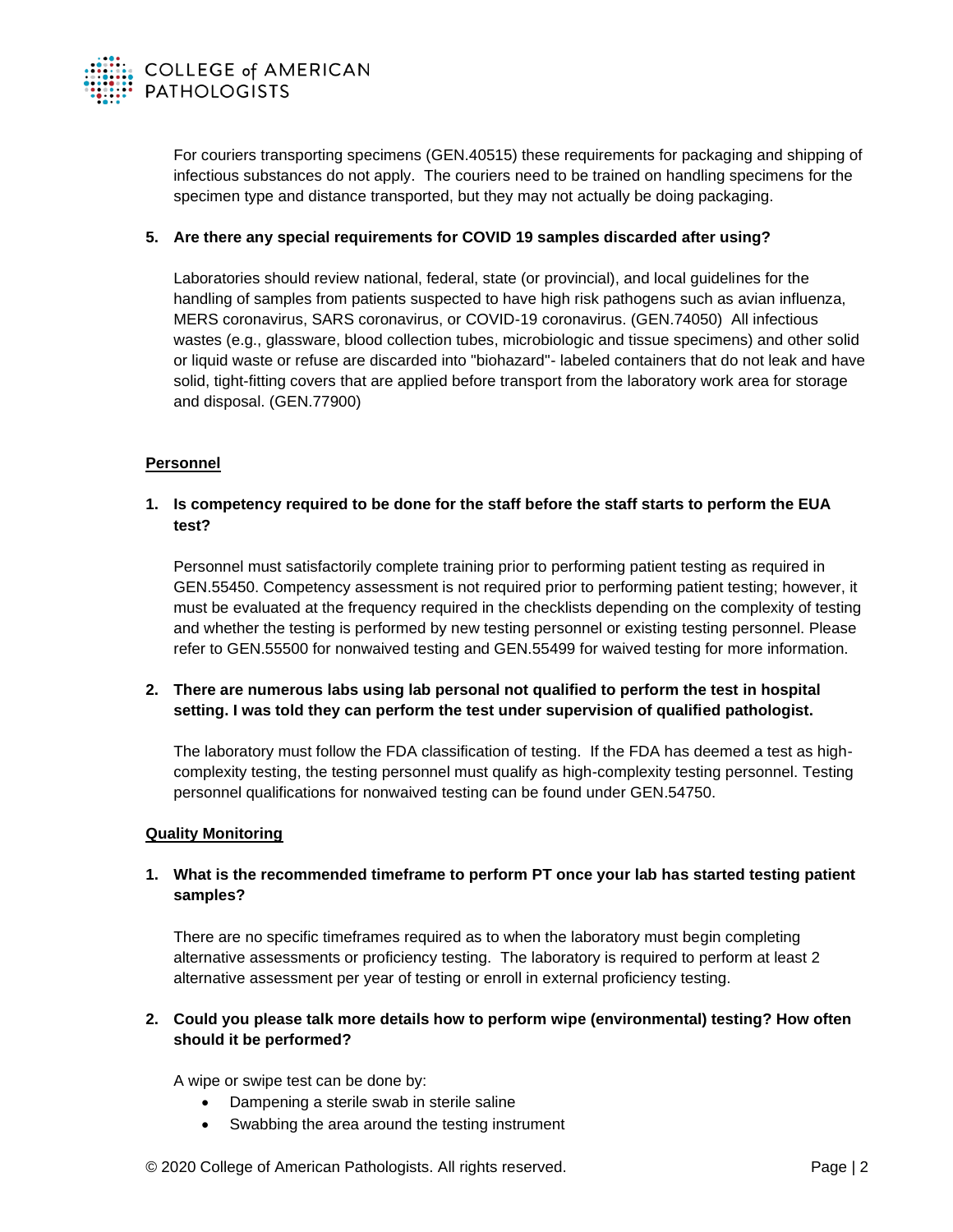

• Testing the swab in the same manner as a patient test is performed.

A positive result from a wipe test indicates environmental contamination. You must thoroughly cleanse the area to eliminate the contamination.

The wipe test is a good tool for monitoring for contamination, especially if the laboratory is seeing a higher number of positive results than expected. Laboratories must have written procedures on how they will monitor for the presence of false positive results. In addition to wipe tests, the policy could also include the review of summary statistics (e.g. monitoring the percentage of positive results relative to current local and regional rates) and the investigations of physician inquires.

The frequency for performing wipe tests is left to the discretion of the laboratory director as this may vary depending on the laboratory's specific setting. If there is suspicion of contamination or previous contamination, you will want to monitor more frequently. For completely closed systems, contamination is typically less likely; however, there has been incidences of false positive results with closed systems also. In addition to monitoring, your laboratory should also use process controls to minimize the risk of contamination.

For more information, refer to the following checklist items as applicable to your laboratory: IMM.41900, LSV.45740, LSV.48475, MIC.63252, MOL.32440, POC.08675.

# **3. If you are using three different platforms to perform molecular COVID-19 testing, do you need to do comparison testing between the platforms? If so, how often and with how many specimens?**

Instrument or method comparisons are required at least two times per year. The laboratory must establish the process and acceptability for such comparisons. The laboratory defines any requirements on the number of specimens to use. Additional information can be found under the All Common Checklist at COM.04250.

Laboratories often compare test results from different instruments or methods as part of the verification studies when they are introducing a new instrument or method. This data can be used as one of the events for COM.04250.

### **Verification/Validation**

### **1. Are there any requirements/restrictions with FDA EUA authorized assays if a laboratory wants to expand the testing to asymptomatic individuals (public/Athletes/Fundraisers)?**

At this time, most EUA-authorized COVID-19 diagnostic tests are authorized for use in individuals suspected of COVID-19 by their health care providers. Testing of asymptomatic individuals who are suspected of COVID-19 is at the discretion of the individual authorized under state law ordering the test. In some states, a patient may order a test. GEN.40930 requires laboratories to perform testing only at request of an authorized person.

Laboratories and manufacturers interested in developing and using tests intended for the broad screening of asymptomatic individuals should contact the FDA at CDRH-EUA-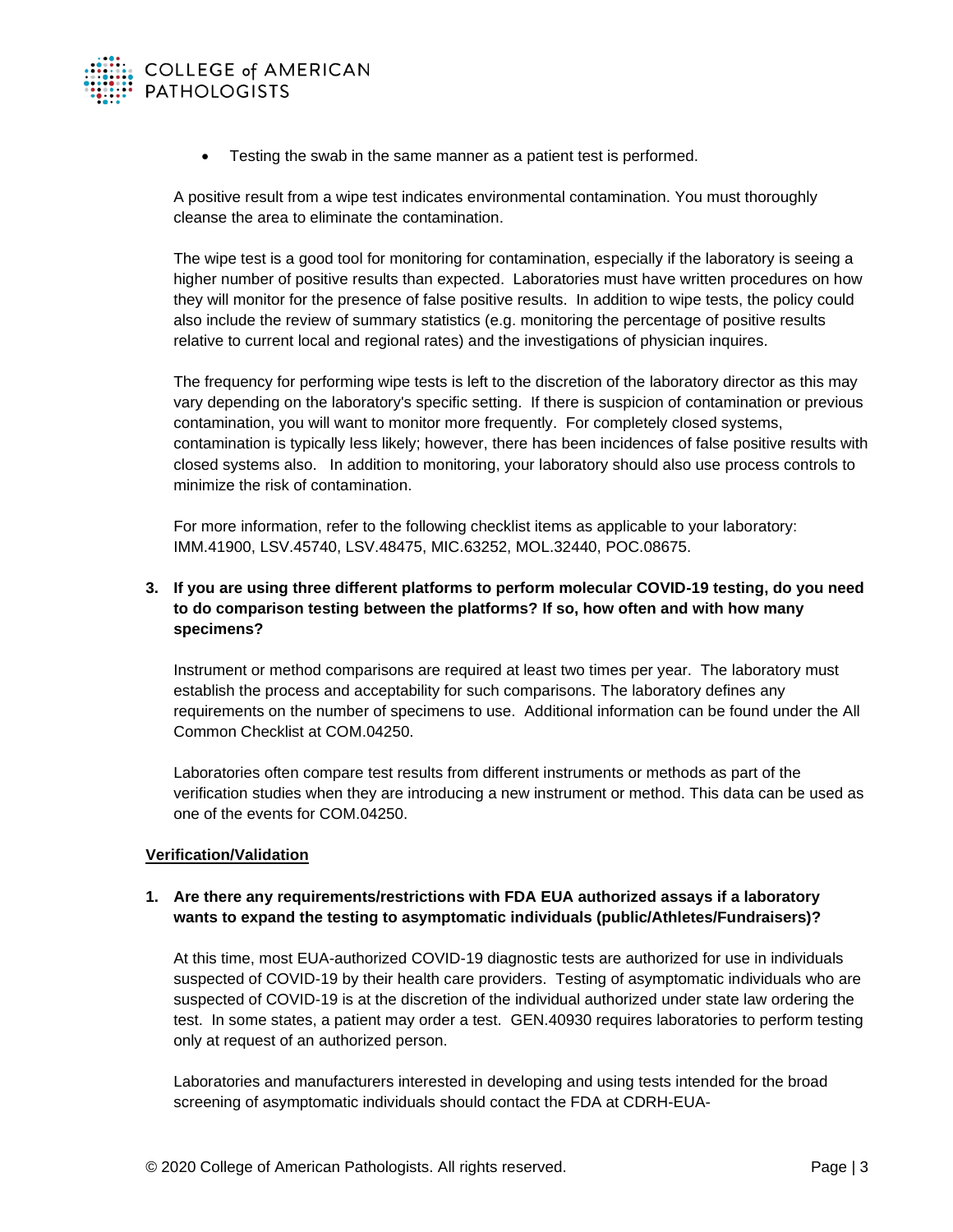

Templates@fda.hhs.gov to discuss the validation necessary to support an EUA for such an indication.

**2. We plan to modify the specimen collection procedure for an EUA approved serology test. Does my laboratory need to submit a new EUA to the FDA? What kind of validation does my lab need to do?**

If there is any modification to the EUA or manufacturer's instructions for use (IFU) for a serology test, the laboratory is required to validate the modification (COM.40250), including evaluation of accuracy, precision, reportable range, analytical specificity and sensitivity as well as other performance characteristics.

It is optional for laboratories to submit an EUA for serology tests. Manufacturers must submit an EUA for serology tests, including changes to the EUA.

# **3. I work at a provider-owned lab and normally we are only allowed to complete toxicology testing for our patients. How does the EUA ruling affect this? Are we able to perform COVID testing for the public?**

Laboratories subject to US regulations with a CLIA certificate appropriate for the complexity of testing to be performed may offer testing for COVID-19. The laboratory must also meet other requirements for the qualifications and training of testing personnel and supervisory personnel, ordering of tests, reporting of results, and other relevant checklist requirements. If the testing is intended for broad screening of asymptomatic patients, please refer to the FDA's Q&A section for additional information on developing broad screening of asymptomatic patients.

## **4. What is required for verifying a molecular-based COVID-19 test prior to use?**

Laboratories using an unmodified EUA test kit must verify the test method performance specifications (accuracy, precision, reportable range, and reference intervals), as applicable at their own laboratory prior to beginning patient testing. The laboratory may use information published in the manufacturer's package insert and other published literature for some aspects of the study (e.g., interferences). While the ultimate objective is to fully verify the method performance of the assay, the pandemic crisis, urgent need for patient testing, and possible lack of reagents and supplies make it difficult to fully evaluate the accuracy, precision, and reportable range, as stated in COM.40300. A more limited approach may be acceptable. You and your laboratory director should determine the depth of verification needed to begin testing and your laboratory director (or designee meeting CAP director qualifications) must approve the verification study prior to testing (COM.40475).

The test kits may have quality control materials for checking performance of the test kit. For accuracy verification, laboratories may use known positive and negative patient specimens, positive and negative QC materials, and other commercially purchased materials. Patient specimens can be altered (e.g., spiked with control materials). The CAP encourages laboratories to continue to evaluate assay performance as testing continues and more positive specimens become available for verification studies.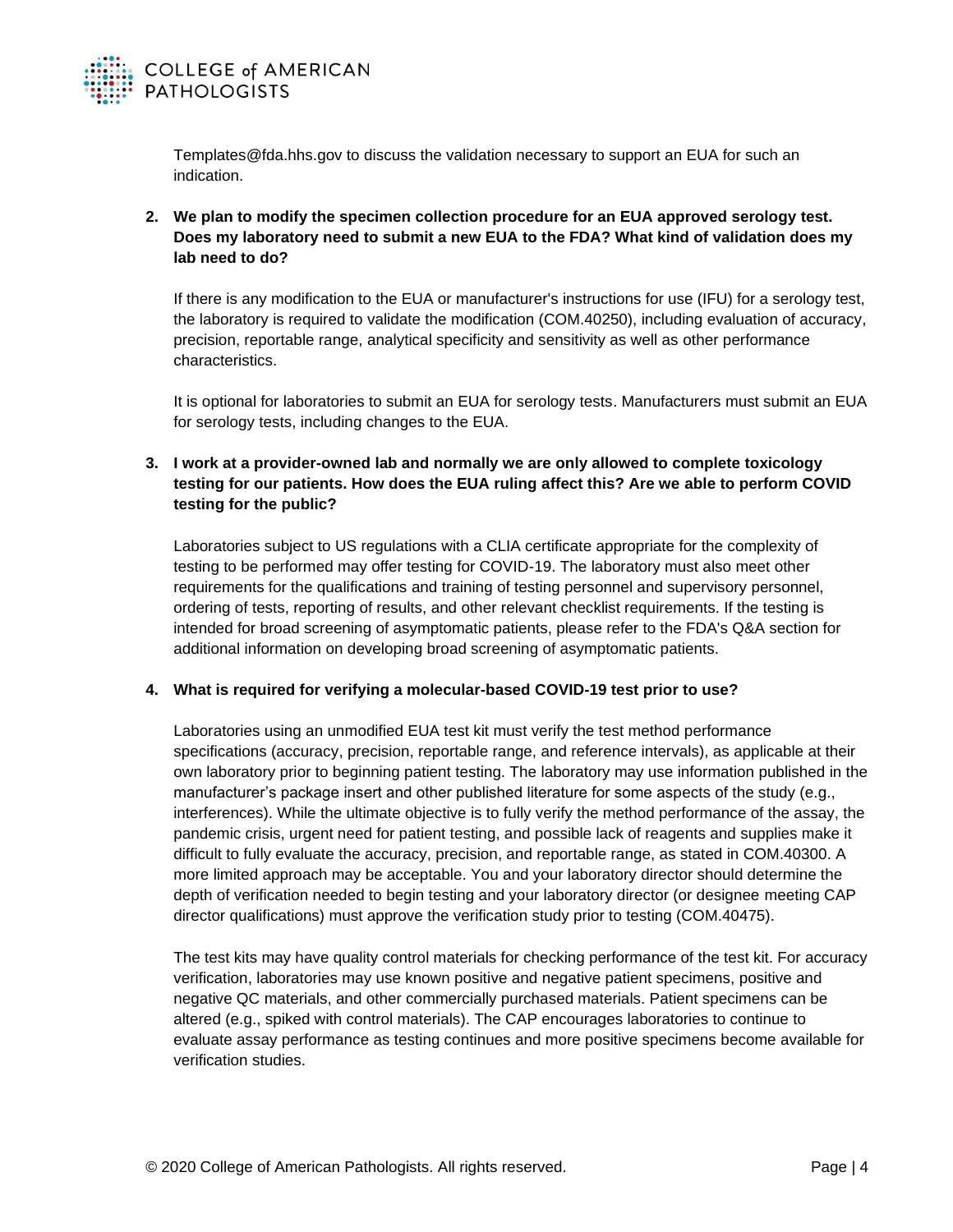

### **5. Has covid-19 testing been classified as a specific specialty, i.e. virology?**

COVID-19 testing has not been assigned a CLIA specialty or subspecialty at this time. The CMS has stated that it will inform laboratories once it has been assigned.

### **6. Is a mid-turbinate swab acceptable for nasopharyngeal sample collection?**

The FDA has granted EUA to alternate collection sites as nasopharyngeal swabs were at a high demand with shortages. Please review the testing/kit manufacturer's instructions for use to determine if they have already given alternate collection sites.

### **7. If we have developed an LDT are we required to submit it to the FDA for EUA?**

If the laboratory develops a molecular test for diagnosis, you are required to submit for an EUA to the FDA. Laboratories should submit if they are developing antibody testing to the FDA for EUA.

## **8. If my laboratory has paused molecular testing, what do we need to do to bring it back online?**

When the laboratory is ready to resume testing, it must follow the steps described in COM.40805 (Intermittent or Seasonal Testing) to verify readiness for testing. If your laboratory previously removed activities from its activity menu, log into cap.org and update your activity menu in Organization Profile.

## **9. Is an inactivation step necessary for serum samples for SARS-CoV-2 antibody testing? If so, what is the inactivation process?**

The laboratory must follow the manufacturer's instructions for use for the EUA serology test. Not all testing may have this as a required step. For a laboratory-developed test, this would need to be evaluated when developing the method.

## **10. If there are only approximately 300 labs performing serological testing, what action is being taken for proper diagnosis? Is there a high risk for false results?**

Serologic testing is not used for diagnosis. Serologic testing is to be used only for:

- Providing data for seroprevalence of SARS-CoV2 infection and epidemiologic studies
- Identification of individuals that have been infected in the past
- Identification of potential convalescent plasma donors
- Monitoring immune response during vaccine clinical trials

As more and more serology tests are being authorized by the FDA, the CAP expects the number of laboratories performing serology testing to increase.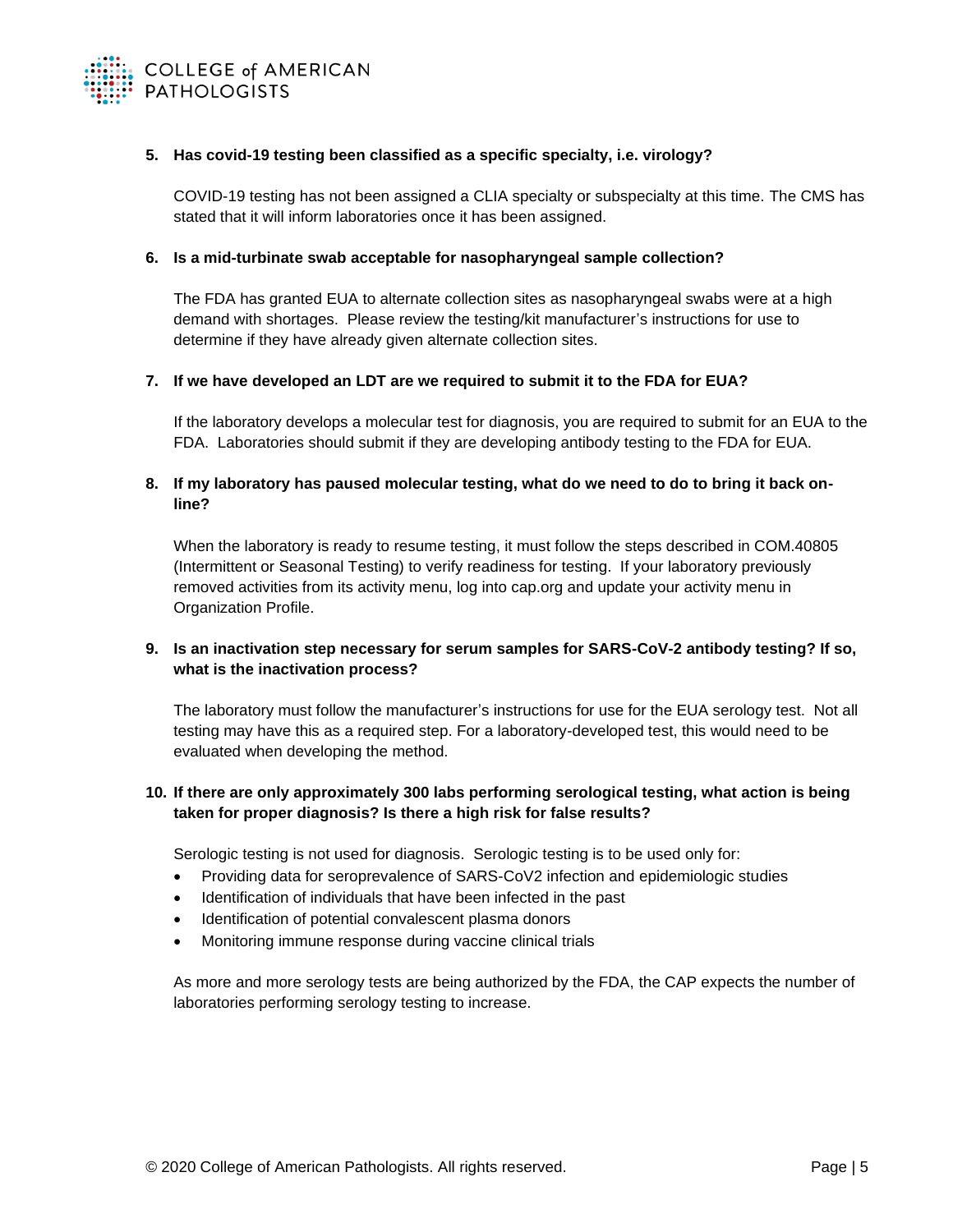

## **11. For swab and media changes, do we need to validate each new swab manufacturer or media manufacturer?**

The FDA has granted EUA to alternate collection devices as well as media. If the laboratory is switching to another collection device or media that is not on the EUA list, a bridging study comparing them will be necessary.

### **12. Do we need to add the EUA tests to our activity menu?**

Yes, your laboratory's activity menu must include all testing performed by your laboratory, including EUA COVID-19 testing. The Master activity Menu includes activities for the assays listed below.

Molecular-based assays:

nCOV 2019, NAA, EUA, nonwaived nCOV 2019, NAA, EUA, LDT nCOV 2019, NAA, EUA, waived nCOV 2019, NAA, EUA, waived, POCT

Antigen assays:

SARS (CoV) antigen, EUA, waived SARS (CoV) antigen, EUA, waived, POC

Serology assays:

nCOV 2019 antibodies nCOV 2019 antibodies, rapid test, POCT

### **General Questions:**

## **1. Can a CAP inspection be performed virtually?**

The CAP recently announced its plans to resume US routine inspections. The health and safety of laboratorians and inspectors is of the utmost importance to the CAP. You can read more about it at https://www.cap.org/laboratory-improvement/news-and-updates/cap-resumes-usroutine-inspections.

The CAP is unable to complete the full CAP inspection virtually but is planning to incorporate some provisions that will allow some documents to be reviewed electronically prior to the inspection. Other actions, such as having announced inspections and using smaller inspection teams for the on-site inspection will also be implemented for inspections occurring during the pandemic.